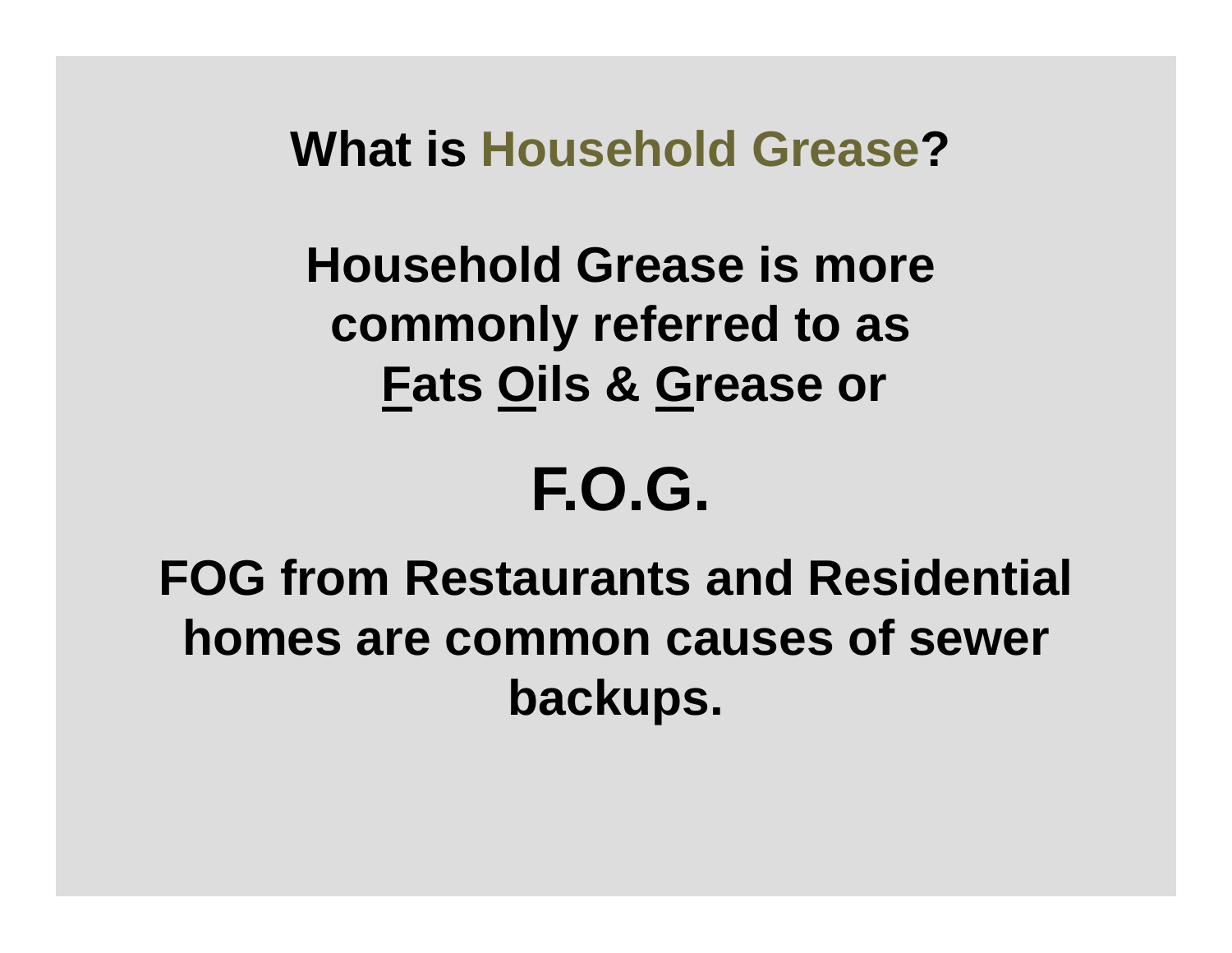**FOG from left over food, meat fat, cooking oil, baking ingredients, heavy sauces, and dairy products are released by kitchens without grease interceptors or other grease control measures.**

**FOG gets into the plumbing drain system and builds up inside our pipes. Eventually, the buildup blocks the entire pipe, causing sewage backups and overflows**.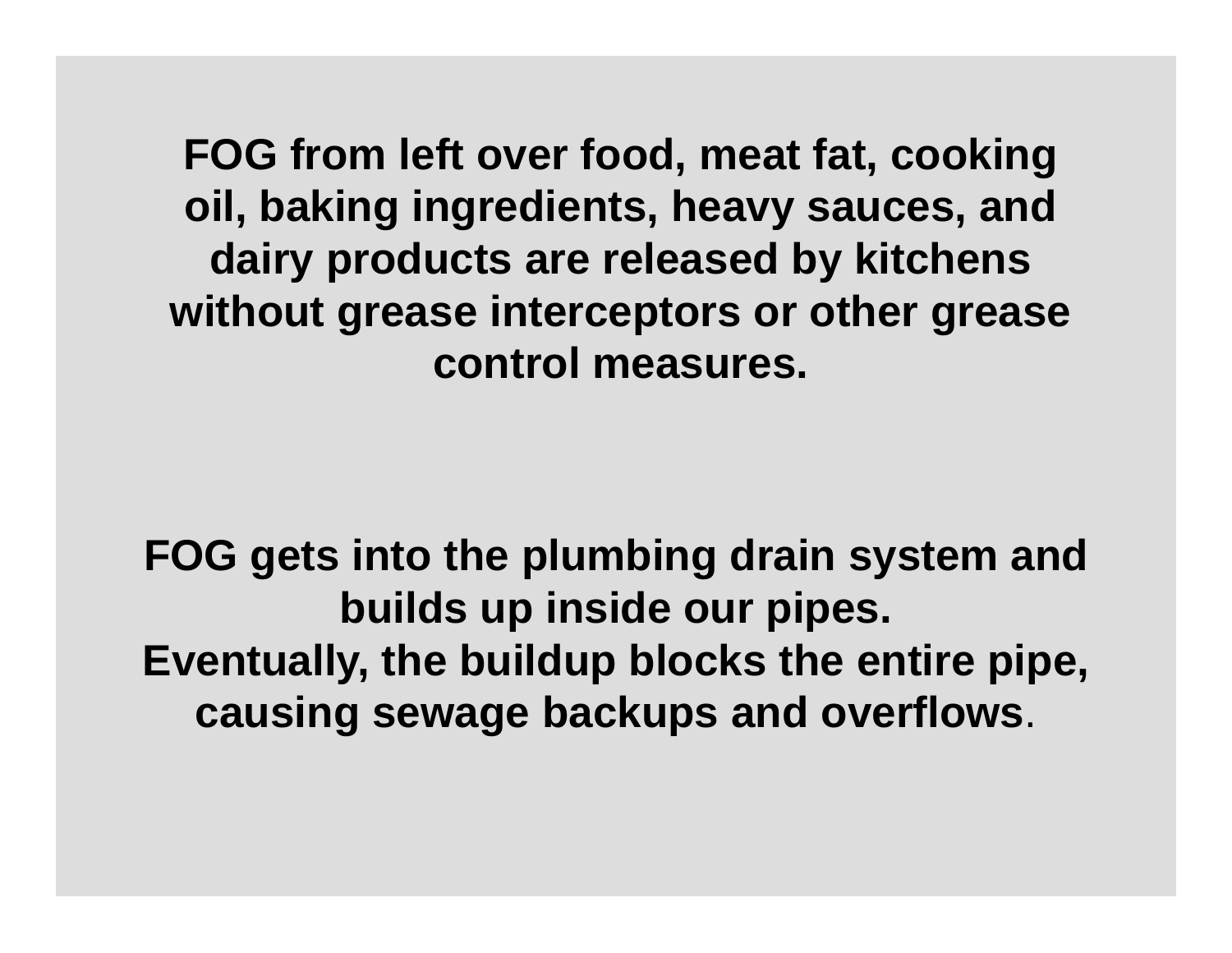BY POURING HOUSEHOLD FOG AND WASTE DOWN THE DRAIN YOU WILL EVENTUALLY CLOG YOUR PIPES OR THE CITY SEWER IN YOUR AREA.

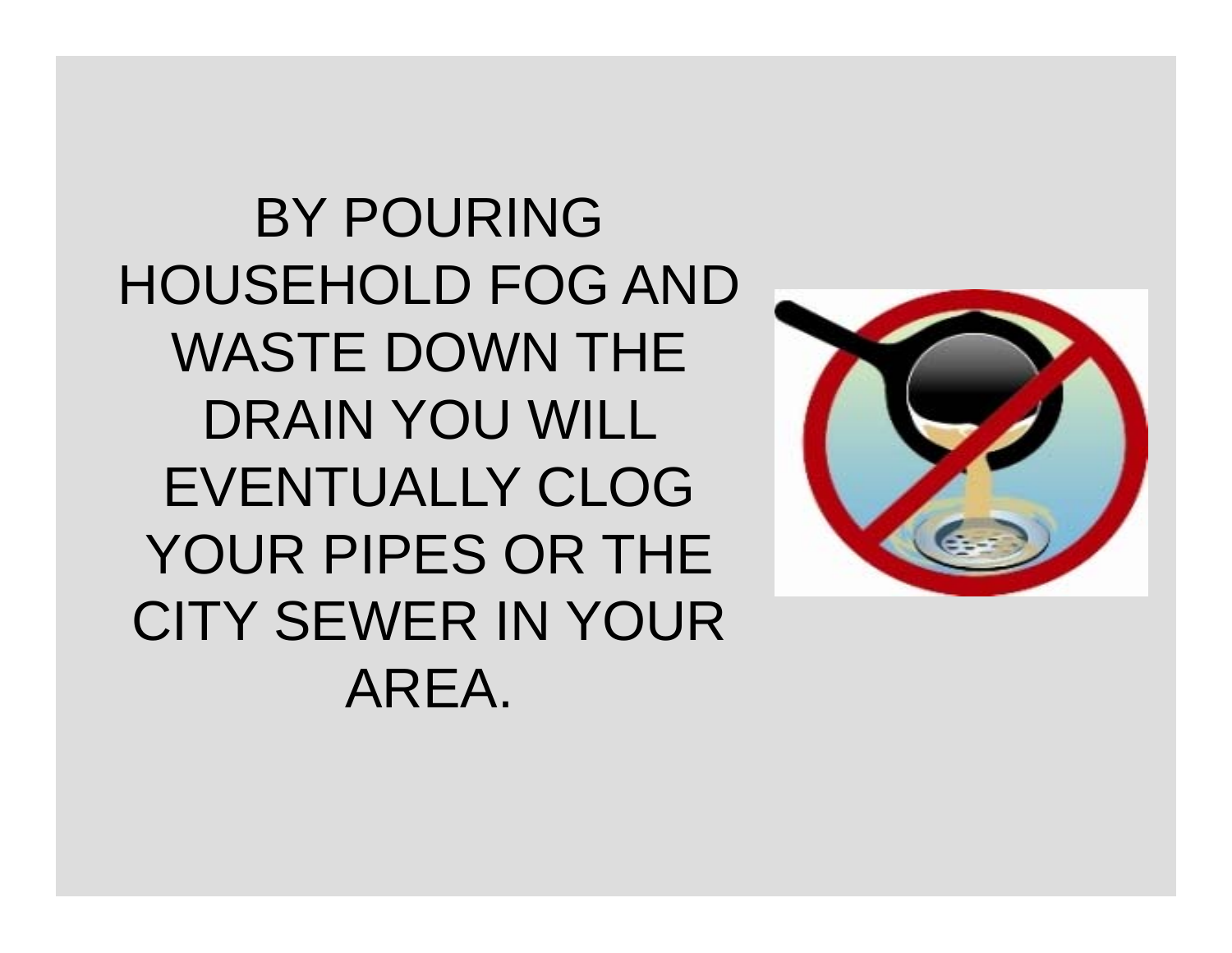**HELP US AND YOURSELF BY POURING GREASE INTO ADISPOSABLE CAN AFTER ITHAS COOLED DOWN SOME.**

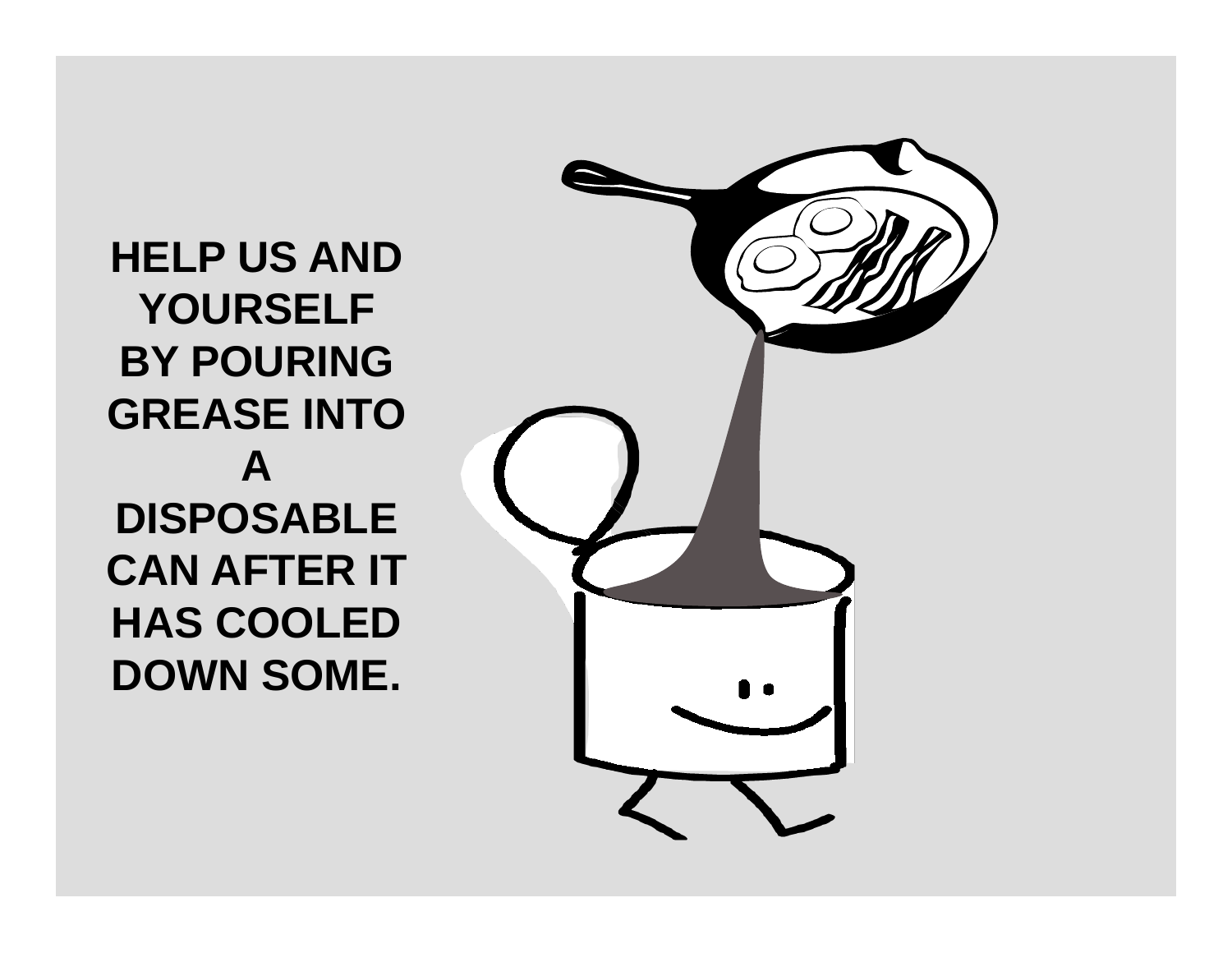**YOU CAN ADD GREASE TO IT UNTIL IT IS ¾ FULL. WHEN COOLED DOWN OR HARDENED IT CAN THEN BE PLACED INTO THE TRASH CAN FOR DISPOSAL.**

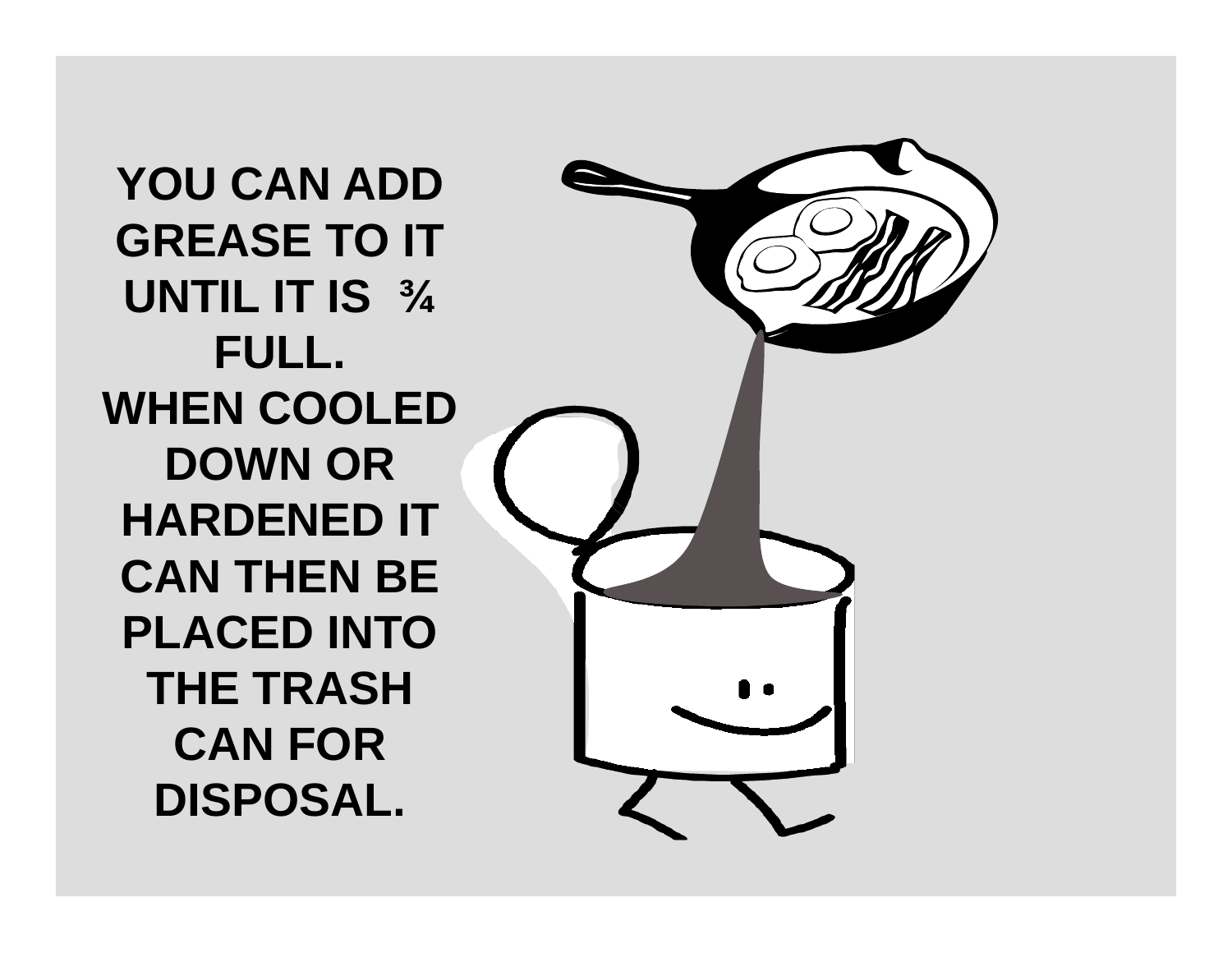#### **THERE ARE OTHER METHODS OUT THERE FOR DISPOSING OF GREASE.**



**THESE FOIL LINED BAGS AND CONTAINER ARE MADEJUST FOR THIS PURPOSE.**

**THE CONTAINER ANDREPLACEMENT BAGS CAN BE PURCHASED ONLINE FROM MOST**  *BIG NAMED* **STORES**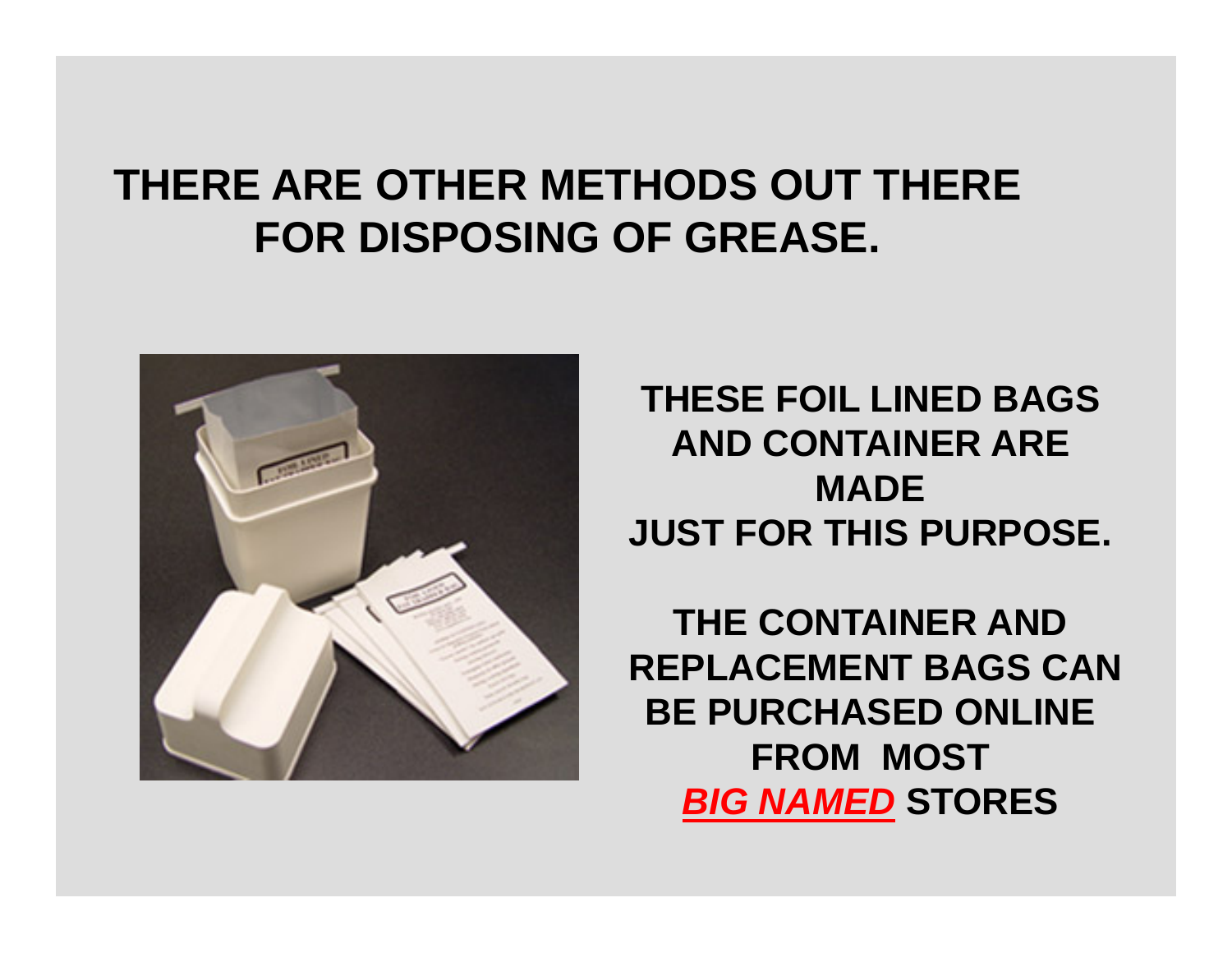**ONCE THE GREASE HAS COOLED TO 350 OR LESS,** YOU CAN DUMP **IT RIGHT INTO THE BAG.**

**WHEN BAG IS ¾ FULL, PITCH IT INTO THE TRASH.**